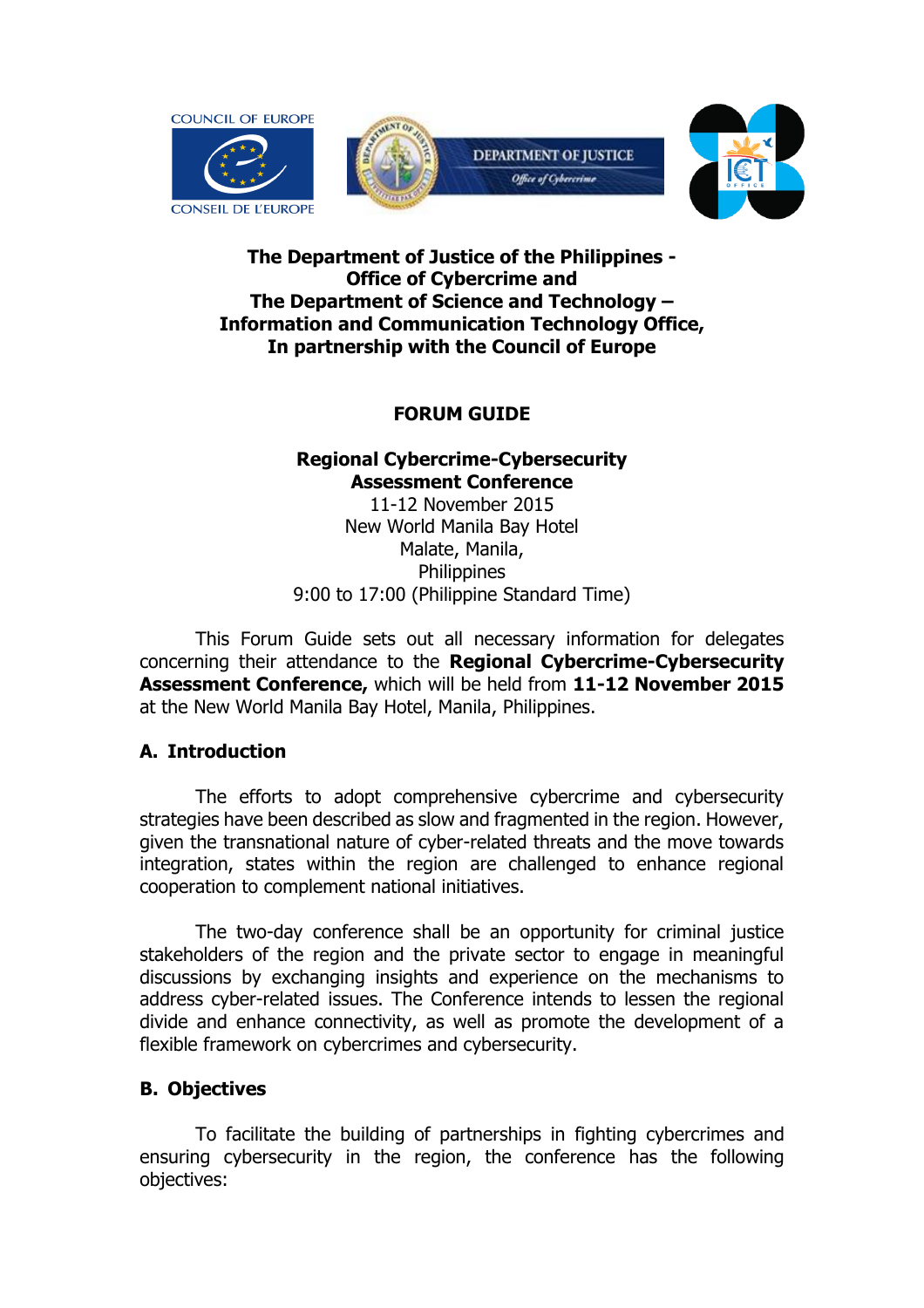## **1. Assessment of the existing framework of the region in addressing cybercrimes.**

The assessment of progress in the fight against cybercrimes is vital to determine the gaps in policy and implementation. Ultimately, the assessment of the existing framework shall help build the foundation of regional cooperation against cybercrimes.

Enabling issuances and policy strategies in the region will be reviewed in promoting regional coordination and information sharing. The vulnerabilities and risks that are present due to the increasing reliance on cyber space shall be assessed as well as the mechanisms to address the same. The scattered nature of the islands shall also be considered in determining the weak spots of regional capacity. This determination shall also look at existing monitoring systems, the level of digital forensic capabilities, the pool/hub of experts, and the specialized/dedicated units in place.

# **2. Review the emerging threats in cybersecurity and how the region is dealing with such concerns.**

Equally important in protecting individual rights in cyberspace is enhancing cybersecurity. Cybersecurity, as defined under Philippine law, refers to the collection of tools, policies, risk management approaches, actions, training, best practices, assurance and technologies that can be used to protect the cyber environment and organization and user's assets.<sup>1</sup>

A flexible framework may be developed once cybersecurity threats are evaluated. This shall strengthen relations not only among the Asian nations, but also with the international community and the private sector. The framework shall encourage connectivity and cooperation to effectively deal with the cross-border nature of cybersecurity threats.

The five main areas of cooperation that will be assessed shall be: (1) information exchange, (2) legal matters, (3) law enforcement matters, (4) training and capacity building, and (5) extra-regional cooperation.

# **C. Participants**

 $\overline{a}$ 

Speakers from foreign countries are invited to take part in the event and share best practices (U.K., Australia, United States of America, Turkey, and Sri Lanka).

In addition, delegates from Brunei, Indonesia, Malaysia, Myanmar, Vietnam, Laos, Singapore, U.A.E., and Taiwan will be attending the event from the: (1) the justice ministry, (2) law enforcement/police, (3) prosecution, and (4) ICT department. Delegates are requested to discuss the five main areas of cooperation above-mentioned, and may use a powerpoint presentation in case

<sup>&</sup>lt;sup>1</sup> Section 3 (k), R.A. 10175, otherwise known as the "Cybercrime Prevention Act of 2012".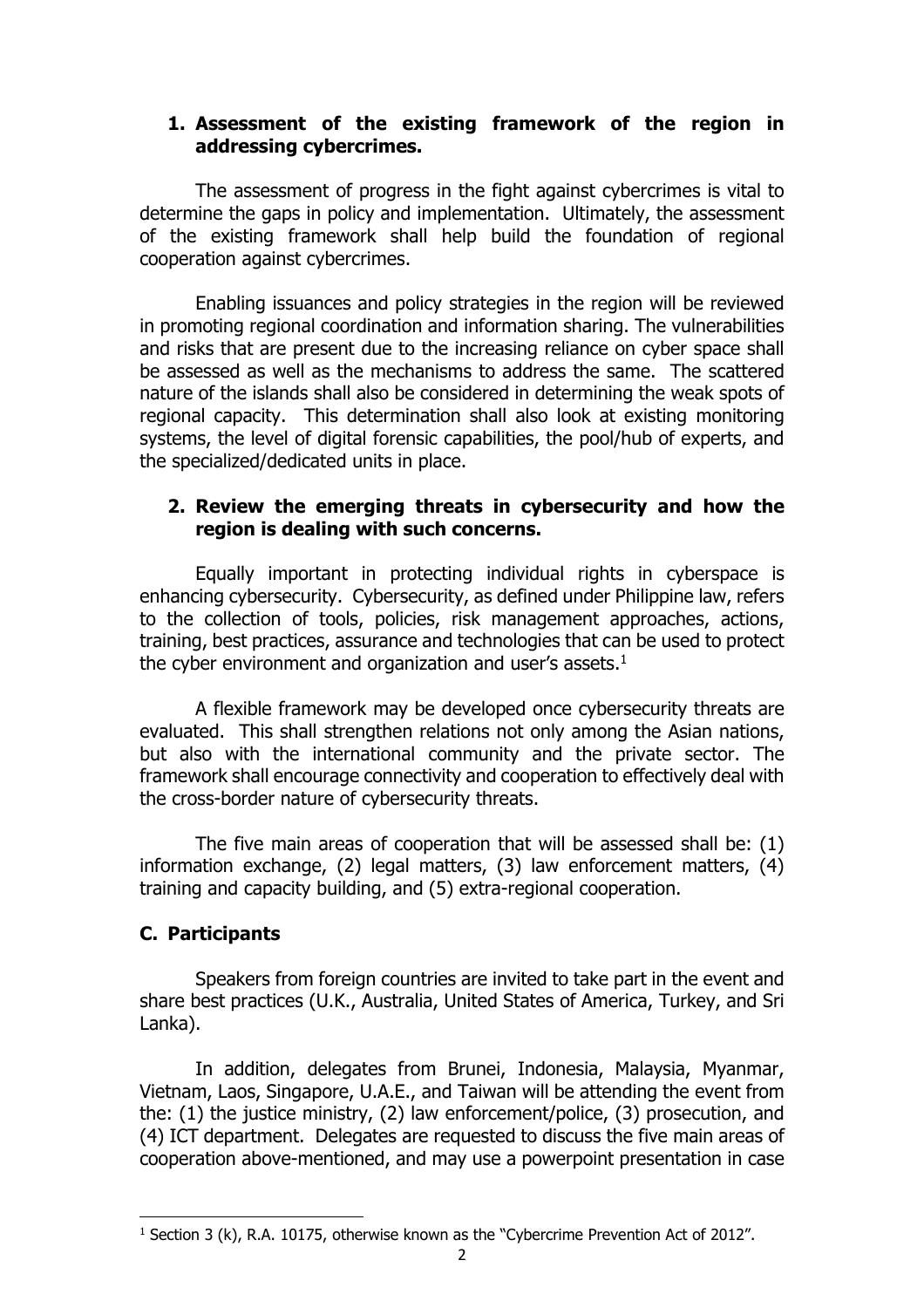of need. The country reports on cybercrimes-cybersecurity status shall also be discussed, including the survey forms during the interactive sessions.

An industry speaker from Microsoft is also attending, as well as representatives from the Philippine National Law Enforcement Coordinating Council-Sub-Committee on Cybercrime (NALECC-SOCY) agencies.

Members of the DOJ-Office of Cybercrime (OOC), the Department of Science and Technology-Information and Communications Technology Office (DOST-ICTO), and their support team are handling the logistics of the event (press releases, photos, on-site registrations, and livestreaming).

#### **D. Venue**

The Conference will be held at Ballroom 1 of New World Manila Bay Hotel, Ermita, Manila, Philippines, with the following details:

Address: 1588 Pedro Gil Cor. M.H. Del Pilar, Manila, Philippines, 1004 Telephone: +63 (02) 2526888 Fax: +63 (02) 252 6777 Website: <http://manilabay.newworldhotels.com/en/>

### **E. Visa/Entry to the Philippines**

Diplomatic and official passports of ASEAN member countries do not need visa to enter the Philippines. Other countries are also exempt from applying for a visa and details are found in the Philippine Department of Foreign Affairs website. If it is necessary to acquire visa, please contact the Philippine Embassy or Consulate abroad.

If you require assistance, please contact the organizers of this event with contact details stated below.

#### **F. Registration**

Registration and/or confirmation of attendance are coursed through the organizers.

Hard copies of handouts, including the *programme* agenda will be given upon site registration. The delegate may request a Certificate of Attendance for the event, which may be given during the event, or emailed at the registered email address of the participant.

Other information may be viewed at: http://doj.gov.ph/regional cybercrimecybersecurity\_assessment\_conference.html

### **G. Organizers**

All general inquiries relating to the conference may be referred to the following organizers: